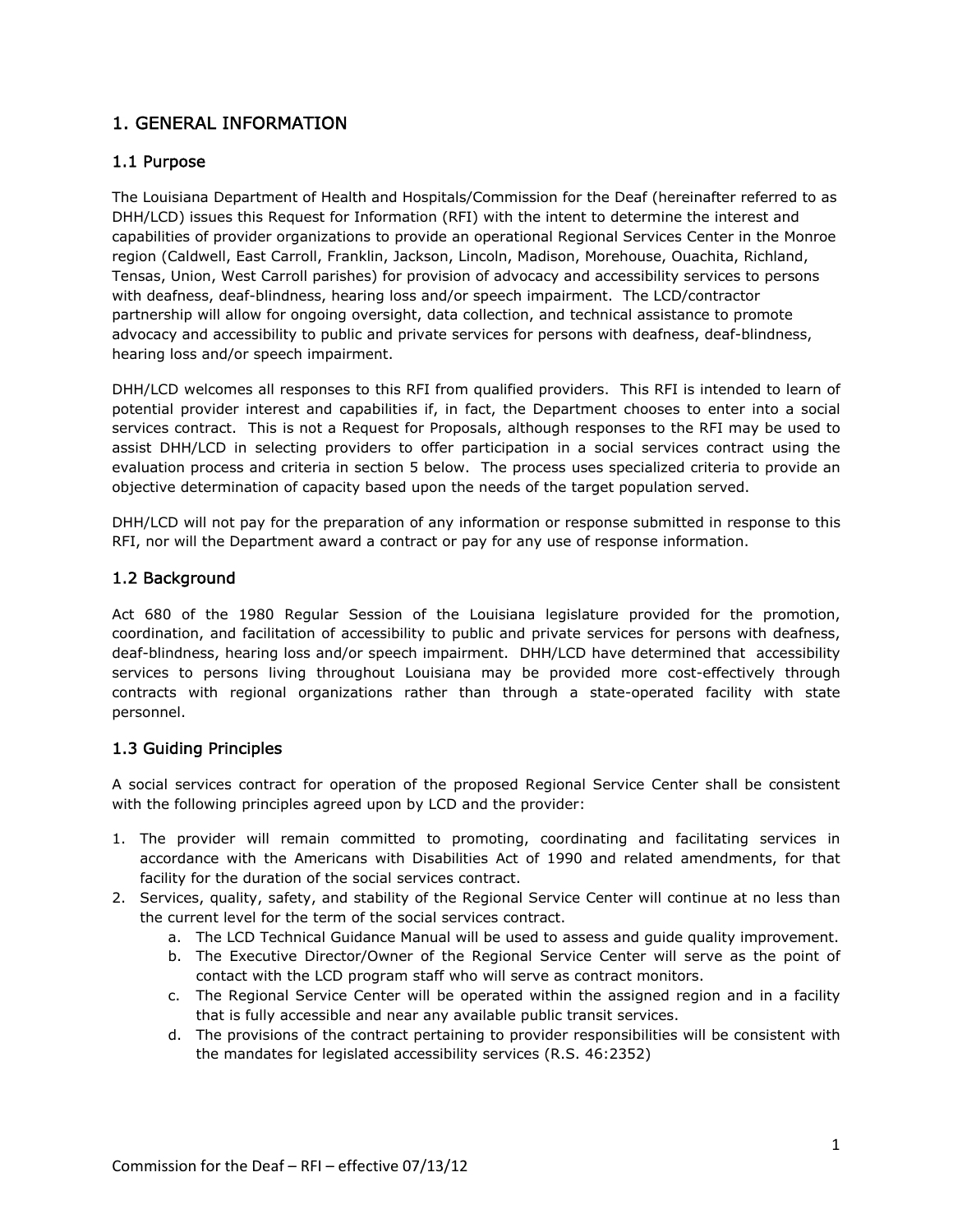## 1.4 Scope of Services

This RFI is soliciting information about potential providers' interest and capacity in establishing, operating, and maintaining one Regional Service Center in the region of Monroe (Caldwell, East Carroll, Franklin, Jackson, Lincoln, Madison, Morehouse, Ouachita, Richland, Tensas, Union, and West Carroll parishes).

The facility shall be fully accessible and near any available public transit in the region.

Persons to whom services shall be provided are those with deafness, deaf-blindness, hearing loss and/or speech impairment. Some but not all of these individuals may have other disabilities (e.g. tinnitus/balance problems). Communication styles may include: American Sign Language, tactile American Sign Language, pidgeon-style sign language, home-signs, Cued Speech transliteration, and/or verbal, written, or captioned communication in English.

#### 1.5 Program Requirements

1. Regional Service Centers will promote, coordinate, and facilitate accessibility of all public and private services for persons who are Deaf, Deaf-Blind, hard of hearing, or whom have speech impairment, to include: provision of American Sign Language interpreting, Cued Speech transliterating, and captioning services; distribution of and training for specialized adaptive telecommunications equipment; and administrative services for application, determination of eligibility, and provision of hearing aids and related services; and advocacy services which will also include serving as a liaison with the Department of Health and Hospitals LA-Hear Coordinators (Office of Public Health) for children ages 0-3; as well as outreach activities and on-site visits to each parish within the center's domicile every six months.

2. The Regional Service Center will employ, provide through contract, or provide through other means sufficient professional and non-professional staff to meet programmatic requirements and the needs of the people supported upon initiation and throughout the term of the contract. Depending upon the unique needs and preferences of the people supported, this includes but is not limited to:

#### a. Advocacy

b. Accessibility services – American Sign Language interpreting, captioning; application, determination of eligibility and training of persons on the use of LCD loaned amplified and adaptive telephones and trouble-shooting for those devices; application, determination of eligibility, and coordination of professional hearing aid services.

c. Outreach activities and on-site visits – to each parish within the RSC's domicile every six months.

3. The provider will use the LCD Technical Guidance Manual, but will also have policies and procedures for professional services.

4. The provider will work collaboratively and cooperatively with the LCD staff to implement services according to the terms of the contract as well as in accordance with the LCD Technical Guidance manual.

5. The provider must maintain adherence to all applicable federal and state regulations for facilities serving persons with disabilities and will meet all conditions of participation annually for the term of the contract.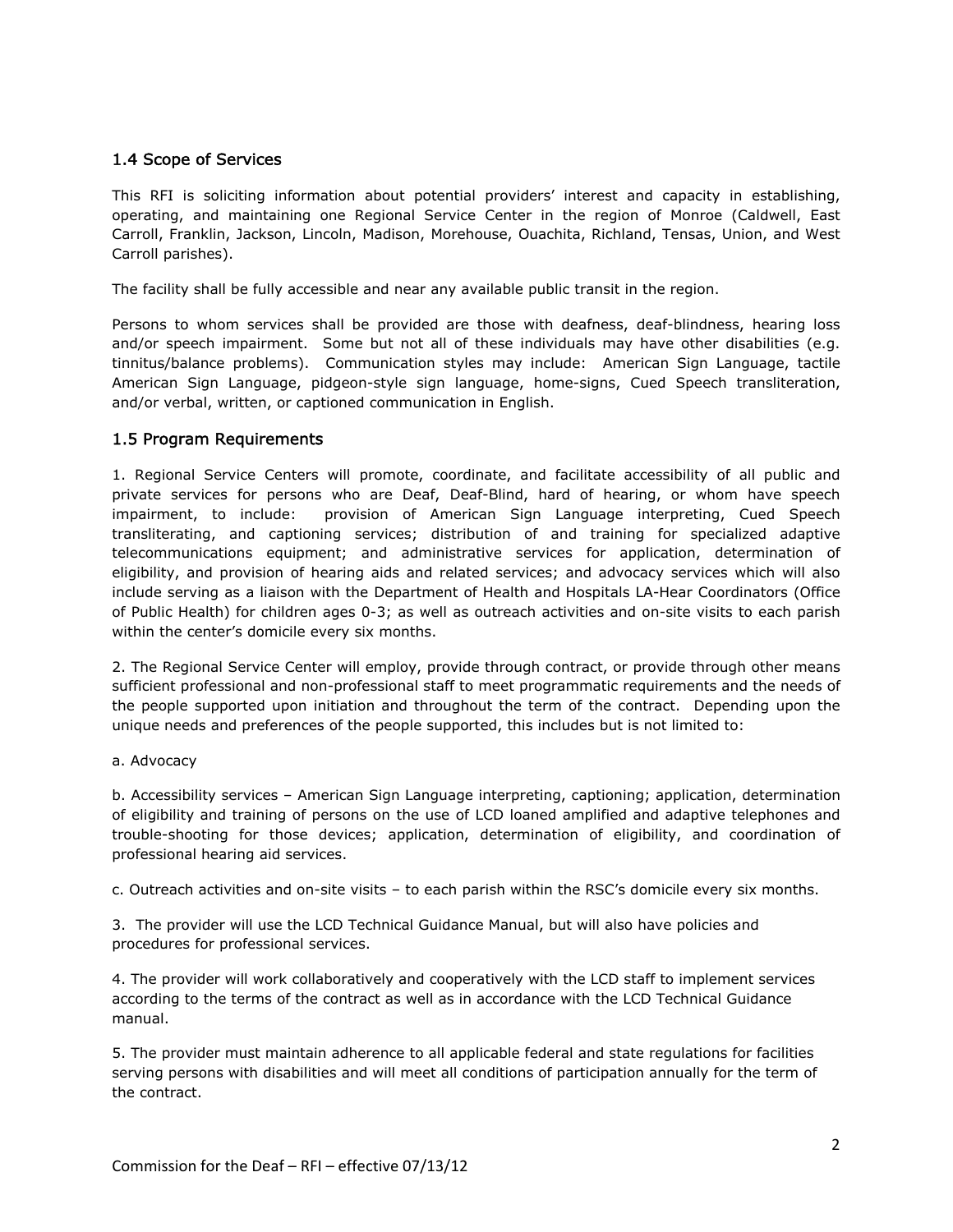6. The provider shall establish and maintain an adequate training program with qualified trainers for training direct support staff and programmatic employees for the term of the contract.

7. The provider will have policies and procedures on complaint resolution to address any complaints or concerns regarding provision of services, or the lack thereof.

## 1.6 Operational Requirements

1. The provider will be properly credentialed to do business in Louisiana and will maintain certification of good standing with the Secretary of State.

2. The provider will have and maintain the management and organizational capacity to operate the facility for the term of the contract.

3. The provider shall have the financial resources and financial stability adequate to establish and operate this facility successfully for the term of the contract.

4. The provider will provide to the LCD monthly invoices and performance reports of services and outreach activities in accordance with the goals, objectives, and deliverables of this contract.

5. The provider will ensure that the Regional Service Center is open for services and staff are available Monday-Thursday 8:00 AM - 4:30PM; and Friday 8:00 AM-12:00PM; with staff also available by telephone after-hours for emergencies (i.e. requests for interpreting).

6. The provider will make a good faith effort to hire or contract for professional services (e.g. interpreting) with qualified personnel listed on the LCD Registry of State-Certified Interpreters.

7. The provider will assume responsibility for its personnel providing services hereunder and shall make all deductions for Social Security and withholding taxes, contributions for unemployment compensation funds; and/or certify that payments made to sub-contractors (e.g. interpreters) for work performed shall be reported to the Internal Revenue Service for which sub-contractors will receive an IRS 1099-Misc reflecting miscellaneous income upon which they shall be taxed.

8. The provider will have and maintain an Emergency Management and Continuity of Operations plan providing for effective provision of services during emergency and/or crisis.

9. The provider will participate in transition support, data collection and monitoring specified in the contract. Any requested facility access, information, documents or employees will be made available to designated LCD staff person(s) for determining compliance with the contract or for data collection specified in the contract.

10. The LCD will make available transition support, technical assistance, and consultation, at LCD's discretion.

11. The standard term of the contract will be three (3) years. Change to this timeframe may be made by either party for just cause when notice is provided in writing thirty (30) days advance notice.

## 1.7 Insurance Requirements

The provider will maintain comprehensive liability insurance in accordance with general industry standards for small businesses.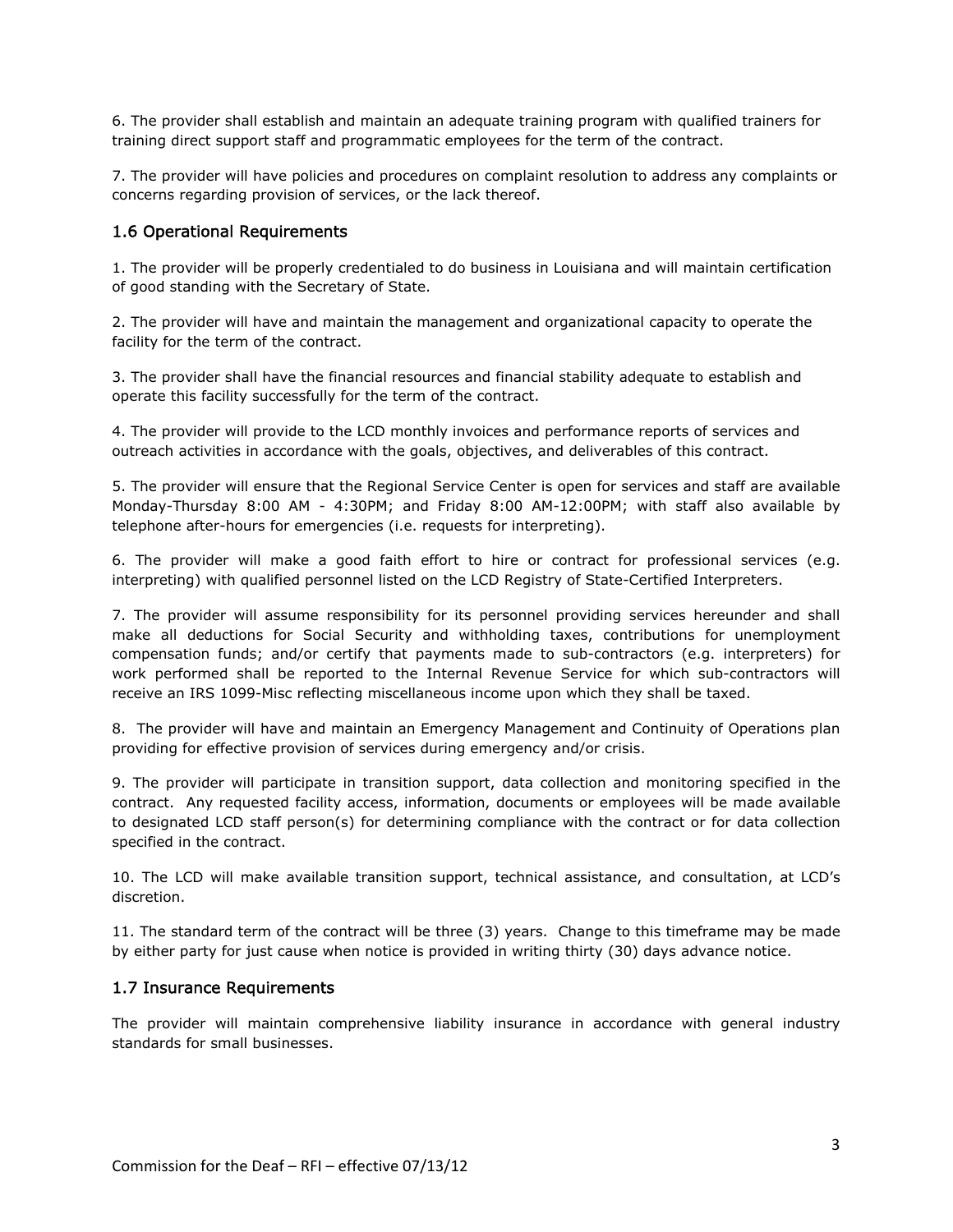# 2. ADMINISTRATIVE INFORMATION

## 2.1 RFI Coordinator

Requests for copies of the RFI and written questions must be directed to:

Louisiana Commission for the Deaf Naomi DeDual, Executive Director Post Office Box 3198 Baton Rouge, LA 70821 1-800-256-1523 Naomi.dedual@la.gov

Additional copies of this RFI are available in electronic form on the LCD website, via email, or in printed format by contacting the RFI Coordinator.

## 2.2 Responder Inquiries

DHH/LCD will review written inquiries regarding RFI requirements or Scope of Services on or before the date specified in the Calendar of Events. DHH/LCD reserves to the right to modify the RFI should a change be identified that is in the best interest of the State of Louisiana.

Written inquiries and requests for clarification of the content of this RFI should be submitted via email to Naomi DeDual at naomi.dedual@la.gov Responses to each of the questions presented will be sent by email to every potential responder and posted to the DHH/LCD website: http://new.dhh.louisiana.gov/index.cfm/page/318

## 2.3 Calendar of Events

| Event                                               | Date              |
|-----------------------------------------------------|-------------------|
| Advertise RFI                                       | January 23, 2013  |
| Information Meetings for Potential Responders       | February 1, 2013  |
| Deadline for receiving written questions            | February 8, 2013  |
| Deadline for written response to questions          | February 12, 2013 |
| Response submission deadline                        | February 15, 2013 |
| Review of information and selection of participants | February 22, 2013 |

Note: The State of Louisiana reserves the right to amend and/or change this schedule of RFI activities as deemed necessary.

# 3. RESPONSE INFORMATION

## 3.1 Response Content

Providers interested in responding to this RFI must submit a capability statement of no more than 20 pages that details the ability to perform the aspects of this CEA described above. Detailed material such as organization charts, copies of original documents such as from the Secretary of State's office, or copies of training materials, etc., may be attached to the 20-page statement. Specifically, the capability statement should describe/include the following:

- 1. The name of the organization and the date it became operational.
- 2. Certification from Secretary of State that the company is in good standing.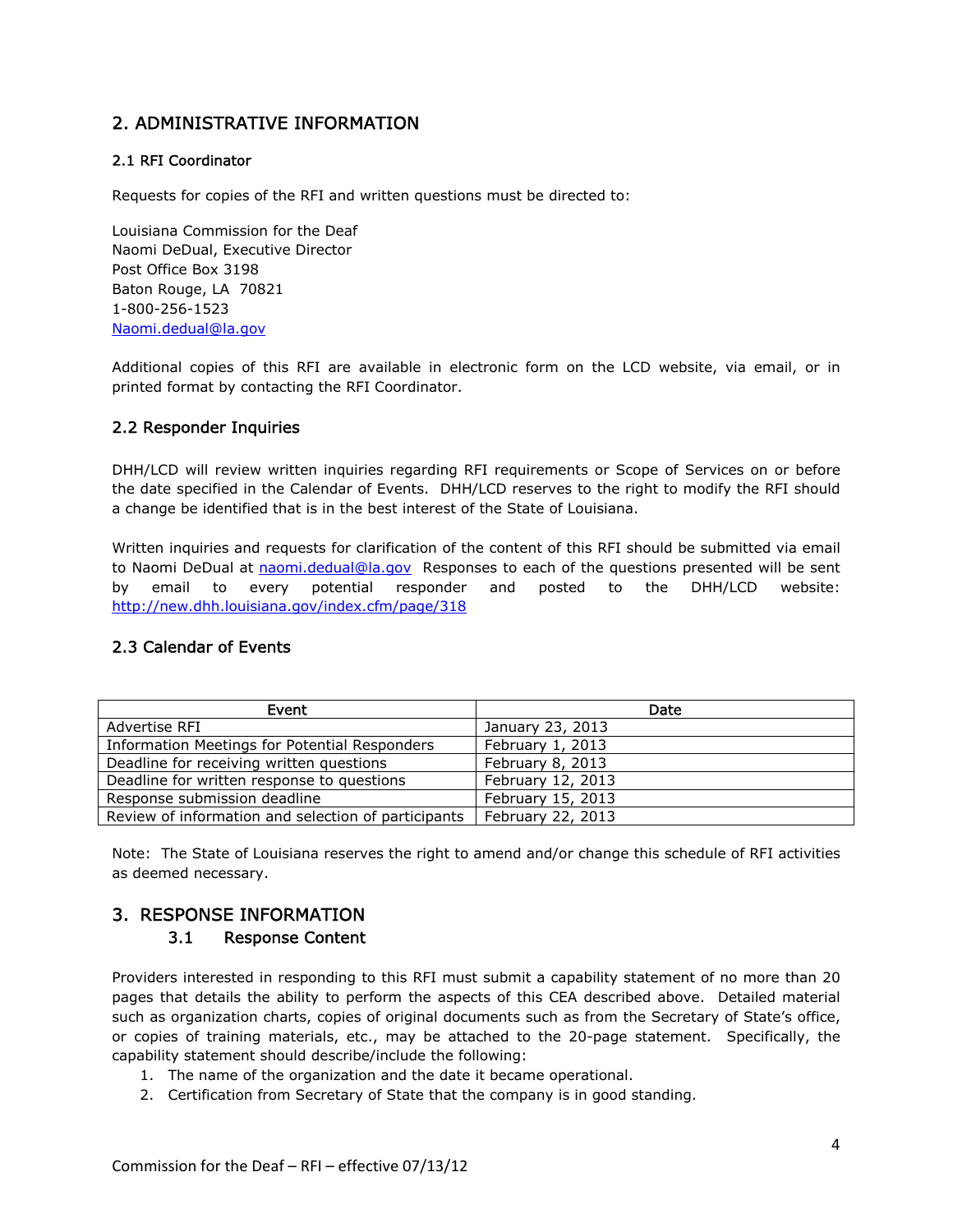- 3. Documentation of the responder's fiscal capacity to operate the proposed program, including but not limited to:
	- a. A letter of credit from the company's financial institution.
	- b. A statement of assets & liabilities, and
	- c. Audit results from responder's Certified Public Accountant.
- 4. A statement of the responder's involvement in litigation that could affect this work should be included. If no such litigation exists, responder should so state.
- 5. For programs that have previously served as state contractors, there must be no findings of failure to meet any conditions of participation for the last three years; and has a satisfactory record of integrity, judgment and performance. Contractors who are seriously delinquent in current contract performance, shall in the absence of evidence to the contrary or compelling circumstance, be presumed to be unable to fulfill this requirement.
- 6. A business plan including how the organization is positioned to provide an accessible office in the assigned region with staff physically available Monday – Thursday 8:00 AM – 4:30 PM and Friday 8:00 AM – 12:00 PM; as well as staff availability by telephone/video phone after hours and emergencies.
- 7. A description of all current business services currently provided by your organization, including any services to the DHH Medicaid program.
- 8. The total number of consumers served by the organization in State Fiscal Year 2012.
- 9. A description of the organization's experience and qualifications, or that of sub-contractors, (i.e. freelance interpreters) with providing accessibility (i.e. interpreting, telecommunication access loans, coordination of professional hearing aid services) services to persons with hearing loss, deafness, deaf-blindness, and speech impairment.
- 10. A copy of your curriculum and procedures for training staff.
- 11. A description of the proposed staffing and organizational chart including:
	- a. Proposed staff ratios
	- b. If similar facilities are operated by the responder staff ratios and organizational chart for similar facilities the organization operates,
	- c. Roster of contract professional staffs, including interpreters, independent living specialists, licensed clinical social workers, etc.
	- d. A statement regarding the responder's intent and willingness to hire personnel with deafness, deaf-blindness, hearing loss, and/or speech impairment.
	- e. A statement regarding the responder's interest and willingness to use contractors currently working with DHH/LCD (i.e. interpreters).
	- f. A description of employee pay and benefits, including as appropriate,
		- i. Pay scales/rates, including any policies/procedures for longevity pay,
			- ii. Policies and procedures on recruitment and retention,
		- iii. Health insurance,
		- iv. Retirement, and
		- v. Leave (vacation and/or sick) policies,

vi. Data on retention/turnover rates for similar programs operated by the responder, if any.

- 12. A description of the organization's experience with providing services to the population identified in the RFI including details on how the organization successfully supports this group.
- 13. A description of adequate experience, training, and resources necessary to serve the special needs of the identified population referred for service for the term of the CEA; including but not limited to the following areas: aging, behavioral health issues, substance abuse/dual diagnosis disorders, co-existing medical conditions and requisite needs, assistive technology, telecommunication relay services, or other nuances of services to this population.
- 14. A copy of the organization's Quality Assurance/Enhancement policies and technical guidelines.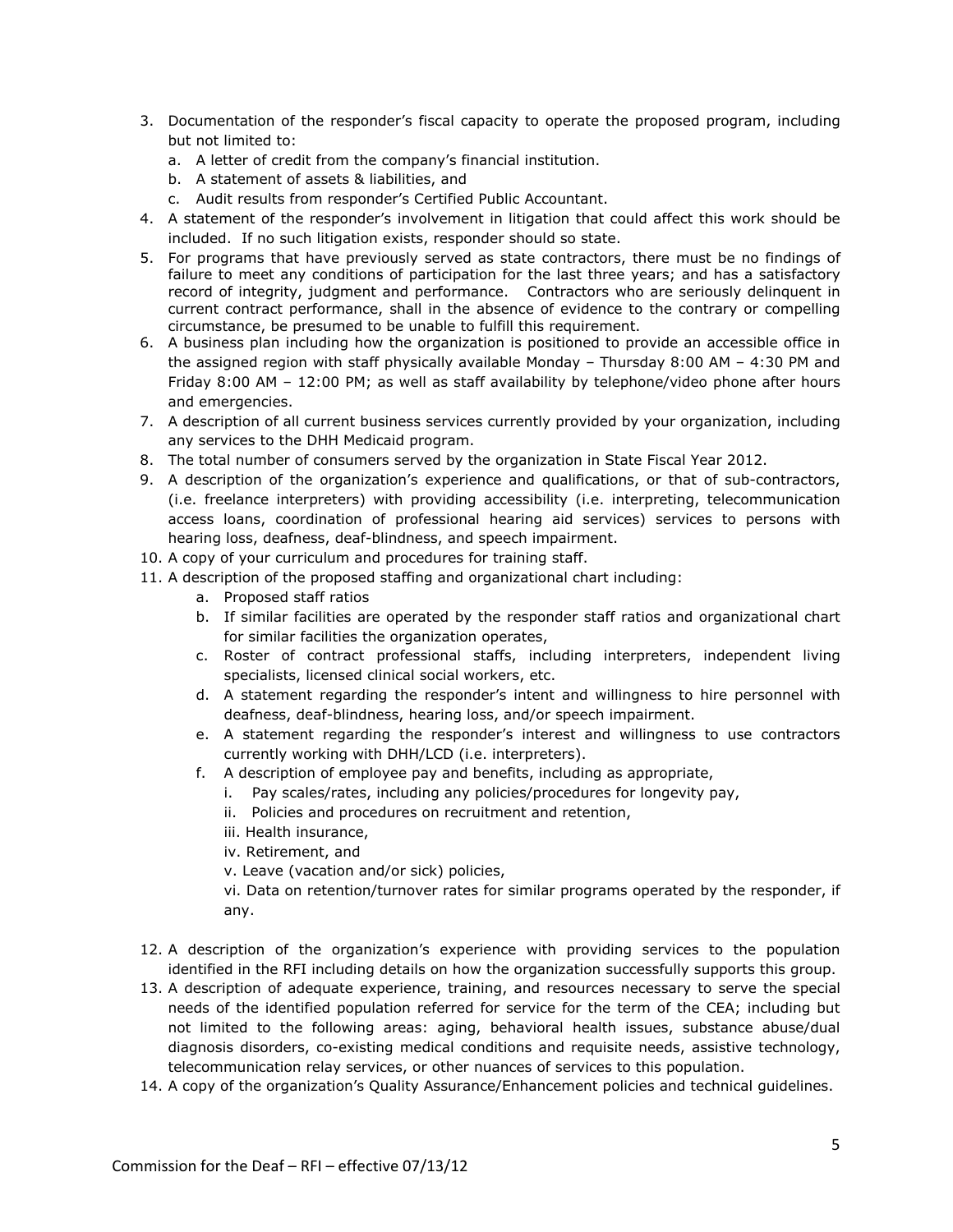- 15. A statement of certification that the organization agrees to EEOC compliance and certify their agreement to adhere to the mandates dictated by Title VI and VII of the Civil Right Act of 1964, as amended by the Equal Opportunity Act of 1972, Federal Executive Order 11246, the Federal Rehabilitation Act of 1973, as amended, the Vietnam Era Veteran's Readjustment Assistance Act of 1974, Title IX of the Education Amendments of 1972, the Age Act of 1975, and agrees to abide by the requirements of the Americans with Disabilities Act of 1990, as well as keep informed and comply with all federal, state, and local laws, ordinances and regulations which affect their employees or prospective employees.
- 16. A copy of the responder's current and/or proposed policy and technical guidelines on:
	- a. Abuse and neglect, and
	- b. Critical Incident Reporting and Management.
- 17. A copy of the responder's emergency preparedness and evacuation plan.
- 18. A list and description of vehicles and transportation resources to be used to access this facility (including public transit services within walking distance of the facility).
- 19. A description of preventive and general maintenance plans and procedures.
- 20. A statement that the organization has made no attempt to suppress competition.

## 3.2 Response Location

The fully completed response must be received by the RFI Coordinator by the deadline date specified in the Calendar of Events. Electronic mail submissions are acceptable.

#### 3.3 Ownership of Response

All materials submitted in response to this RFI become the property of the State of Louisiana.

#### 3.4 Proprietary Information

Only information, which is in the nature of legitimate trade secrets or non-published financial data, may be deemed proprietary or confidential. Any material within a response identified

#### 3.5 Cost of Preparing Response

The State of Louisiana is not liable for any costs incurred by prospective responders submitting a response. Costs associated with developing the response and any other expenses incurred by the provider in responding to this RFI are entirely the responsibility of the responder, and shall not be reimbursed in any manner by the State of Louisiana.

#### 3.6 Errors and Omissions in Response

The State of Louisiana will not be liable for any errors in response. The State of Louisiana, at its option, has the right to request clarification or additional information from a responder.

#### 3.7 CEA Award and Execution

The submission of responses to this RFI does not obligate the State of Louisiana to execute a CEA or social services contract.

#### 3.8 Code of Ethics

Responders are responsible for determining that there will be no conflicts or violations of the Louisiana Ethics Code in the process of responding to this RFI.

## 4. RESPONSE INSTRUCTIONS

## 4.1 Response Submission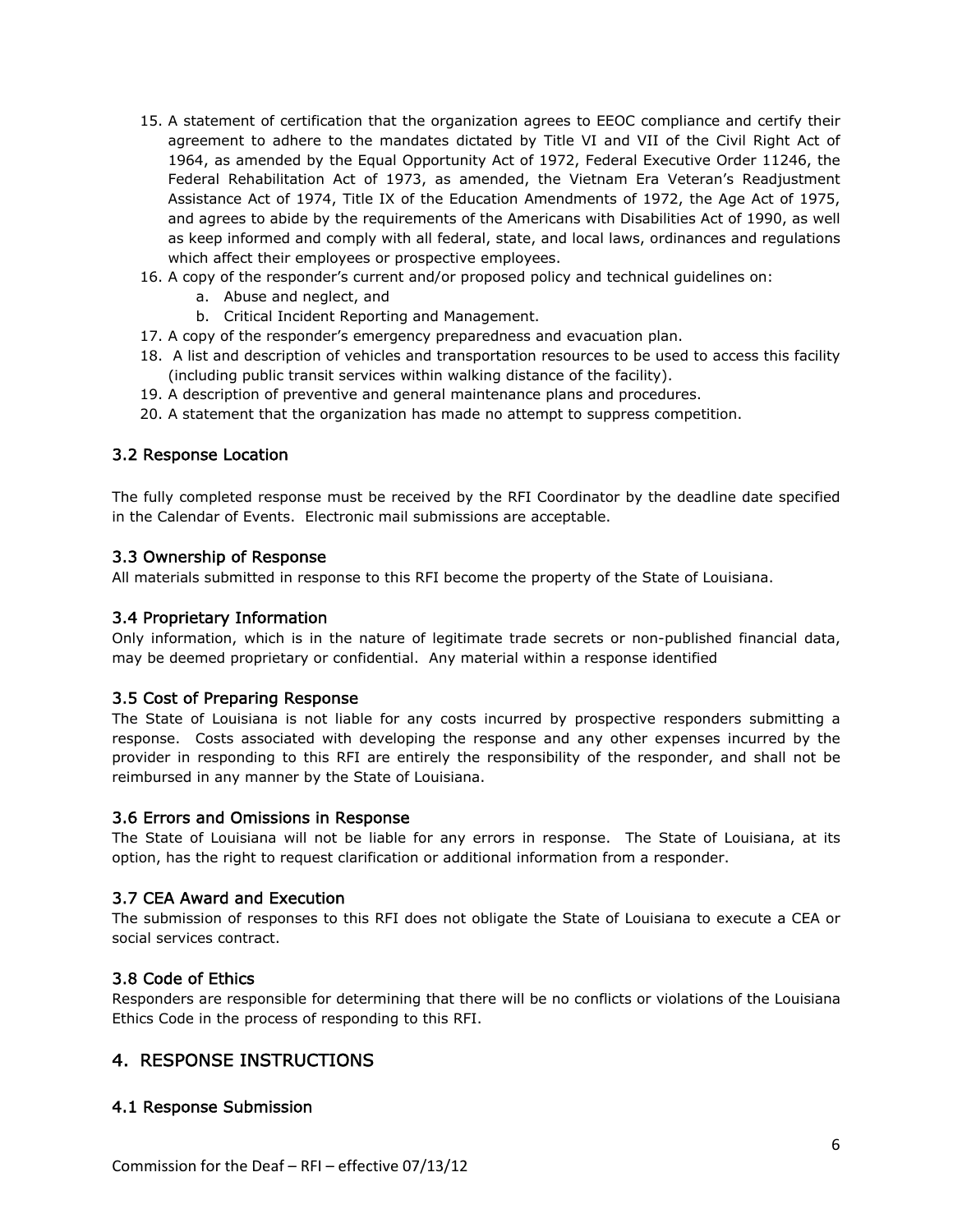Responses must be received on or before the date specified in the Calendar of Events. Responders mailing their responses should allow sufficient mail delivery time to ensure receipt of their response by the time specified. The response package must be submitted to:

Louisiana Commission for the Deaf ATTN: Naomi DeDual, Executive Director Post Office Box 3198 Baton Rouge, LA 70821 1-800-256-1523 Naomi.dedual@la.gov

The State of Louisiana requests that one original and one copy of the response which is signed by those company officials or agents duly authorized to sign legal documents on behalf of the organization, be submitted to the RFI Coordinator; and accompanied by a Board Resolution or Letter of Sole Ownership reflecting those officials or agents duly authorized to sign legal documents on behalf of the organization.

#### 4.2 Cover Letter

A cover letter must be submitted on the responder's official business letterhead.

#### 4.3 Response Format

Responders should submit a written capability statement of no more than 20 pages of text that addresses by paragraph number each item in Section 3.1 above. Supporting documentation, such as manuals, curricula, survey reports, etc. may be referenced in the text and attached. The statement and attachments must include information to satisfy evaluators that the responder has the appropriate experience, and qualifications to perform the scope of services as described herein. Responder must respond to all areas requested.

#### 4.4 Certification Statement

The responder must sign and submit the Certification Statement. A downloadable copy is posted with this RFI.

## 5.0 REVIEW AND FOLLOWUP

#### 5.1 Review Team

Responses will be reviewed by a team to be designated by the Deputy Secretary. Members of the review team will be trained on their responsibilities prior to reviewing responses. At a minimum, the team will be composed of:

- Two representatives from the Commission for the Deaf office,
- A representative from the DHH Office of the Secretary,
- A representative from the Commission for the Deaf,
- A representative from the DHH Office of Management and Finance.

The Deputy Secretary may choose to add representatives to the review team if she determines a need to do so. All members appointed shall be free of any conflicts of interest.

## 5.2 Evaluation of Statements of Capability

The review team will review the copies of the response and make a recommendation to the Department.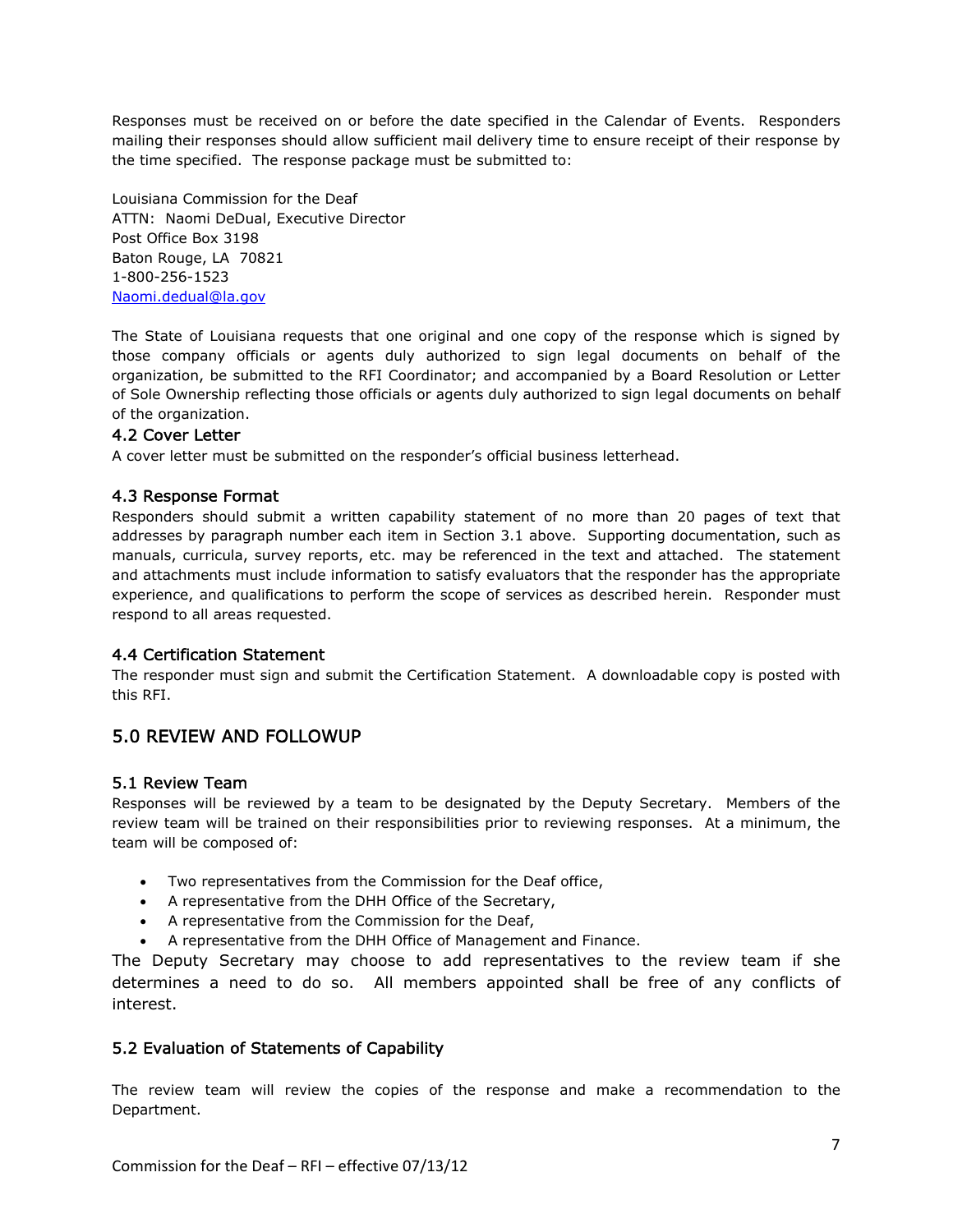In determining which Responder to recommend to the Department, the review team will first evaluate and rank the responses based on the required content. Then the team will apply the following priorities. For responses that satisfactorily indicate the needed capacity, priority in selection will be given to responder according to the following criteria:

- 1. Provider demonstrates staff training exceeding minimum requirements in both quantity and quality (providing services to persons with hearing loss, deafness, deaf-blindness, and speech impairment).
- 2. Provider demonstrates higher pay and greater retention of direct support professionals.

If no responses meet the priority criteria then the original ranking will apply.

After receiving the review team recommendations, the Department may take other factors into account at that point, including, but not limited to, the provider's history in working with the Department, and the ability to adequately provide contracted services in the assigned region.

If there are no responses for this RFI, the Department reserves the right to directly contact providers who may have the needed capacity in order to provide accessibility services to the target population.

## 5.3 Follow-Up

Responders will be notified of the Department receipt of their RFI response and whether or not after review the Department wishes to enter into a contract with the responder. The name of organization to be offered a contract as part of this process will be made public.